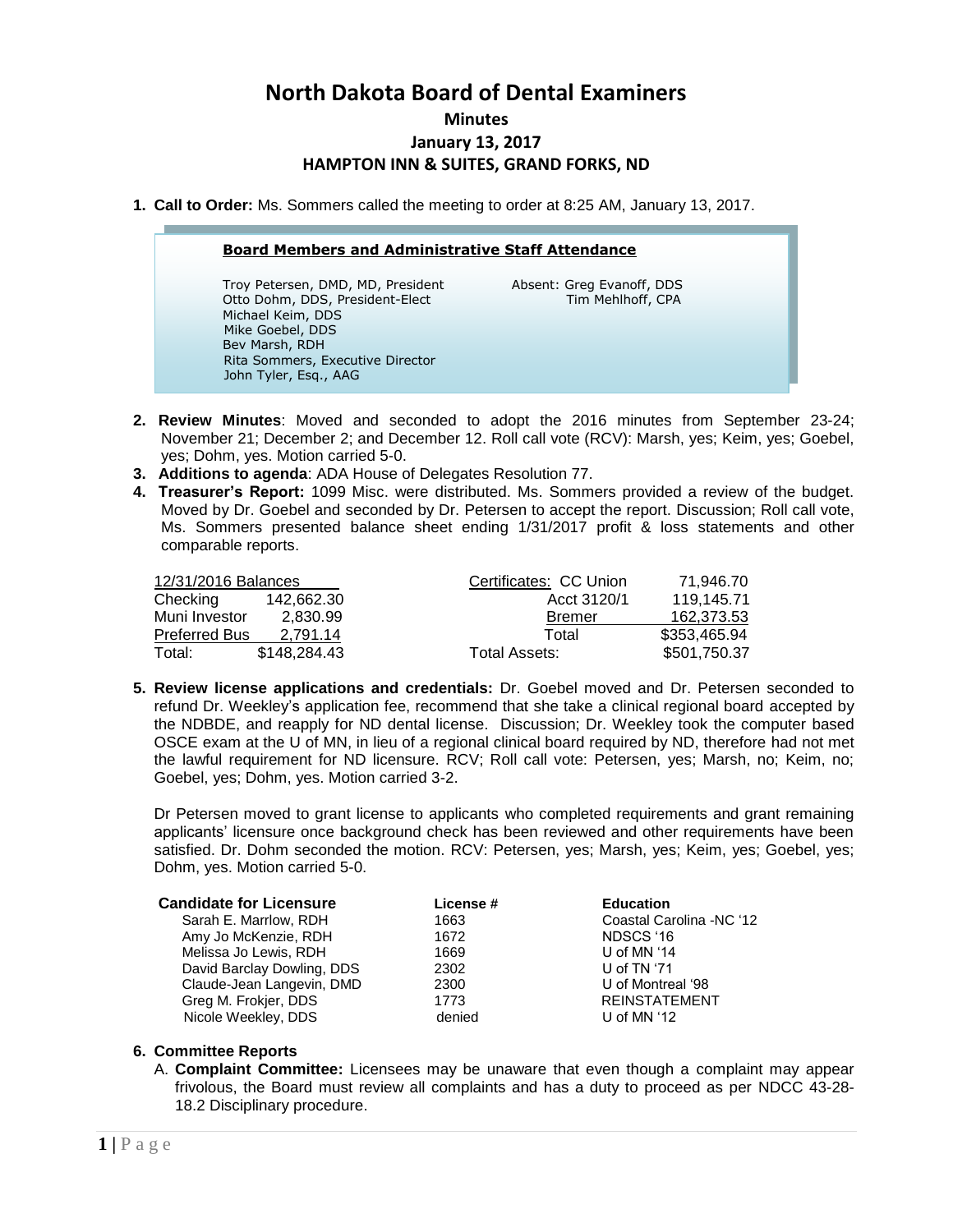- i. Discussion regarding complaint anonymity: Can the Board keep names and defendant names confidential during a meeting of the Board? If a case is dismissed without merit, and another complaint is received regarding the same licensee, can the dismissed complaint be considered during discussion of the new complaint? Mr. Tyler will provide advisement at the April meeting. Dr. Petersen moved, seconded by Dr Goebel to table the discussion until the April 2017 meeting. RCV: Petersen, yes; Marsh, yes; Keim, yes; Goebel, yes; Dohm, yes. Motion carried 5-0.
- ii. Ulloa, DDS: An anonymous complaint received by the Board regarding the credentials of Dr. Ulloa was reviewed. Dr. Ulloa was interviewed and licensed in 2007 under laws that have since been repealed and replaced with comprehensive licensure requirements for dentists. Dr. Petersen moved and Dr. Dohm seconded the motion to forward the complaint to Dr. Ulloa and request a response as is protocol for all complaints received by the Board. Mr. Tyler will send the communication.
- iii. Gandhi, DDS; Remediation: Dr. Petersen moved and Dr. Dohm seconded to accept the U of MN program for the remediation of Dr. Gandhi. Discussion; Dr. Eva Ackley, reviewed aspects of the AADB's D-PREP program via teleconference regarding the Board's concerns that D-PREP does not offer patient based remediation, making the D-PREP substantially equivalent to the U of MN's course. One explanation for the lack of patient remediation availability is licensure. The dentist being remediated would require licensure in the state offering the patient based remediation. Former AADB President, Dr. Ackley, confirmed that D-PREP was not patient based. Five deficiencies were specified by the Complaint Committee. The U of MN format covers the concerns identified by the Board's subcommittee. The course would consist of remediation in each of the 5 areas, testing, and further remediation if necessary. RCV: Petersen, yes; Marsh, yes; Keim, yes; Goebel, yes; Dohm, yes. Motion carried 5-0.
- iv. Crago, DDS: Dr. Petersen moved and Ms. Marsh seconded to send a letter of concern. RCV: Petersen, yes; Marsh, yes; Keim, yes; Goebel, yes; Dohm, yes. Motion carried 5-0. Dr. Evanoff will communicate the Board's findings to both parties.
- v. Iravani, DDS, MD: Dr. Iravani's probationary period began December 10, 2015 and was subject to specific conditions including random drug testing at a Board approved. Dr. Iravani has met all conditions of the Board's Agreement. A letter will be sent to Dr. Iravani indicating as such.
- vi. Glosenger, DDS: Dr. Petersen moved and Dr. Keim seconded to dismiss the complaint. Discussion; Board was troubled with a few aspects of patient management, however, grounds for disciplinary action do not exist. RCV: Petersen, yes; Marsh, yes; Keim, yes; Goebel, yes; Dohm, yes. Motion carried 5-0. Dr. Evanoff will communicate the Board's findings to both parties.
- vii. Bulik, DDS: Dr. Petersen moved and Dr. Dohm seconded to dismiss the complaint. Discussion; Dr. Bulik's rational for prescribing Ambien was TMD related. Grounds for disciplinary action do not exist. RCV: Petersen, yes; Marsh, yes; Keim, yes; Goebel, yes; Dohm, yes. Motion carried 5-0. Dr. Evanoff will communicate the Board's findings to both parties.

# **B. Anesthesia Committee**

- i. Review of applications: The Committee reviewed the successful site evaluation for Dr. Langevin employed at Sanford Health in Fargo.
- ii. ADA Resolution 77 (which morphed into Resolution 37): The ADA's House of Delegates has yet to take action. The controversial resolution amends requirements for minimal sedation sparking conflict with the organization, DOCS. The resolution reduces the maximum allowable dose from 1.5x the MRD to the MRD itself. A dentist would therefore be required to take a moderate sedation course to provide any amount of sedative with any other oral drug.
- iii. Minimal sedation course approval: Dr. Petersen moved not to accept the minimal sedation course. Discussion; Upon review of the material sent by California Institute of Dental Education the Board determined the curriculum does not meet the minimum requirements for application of a minimal sedation permit. Motion seconded by Dr. Keim. Roll call vote: Petersen, yes; Marsh, yes; Keim, yes; Goebel, yes; Dohm, yes. Motion carried 5-0.
- **C. Continuing Education Committee**: No report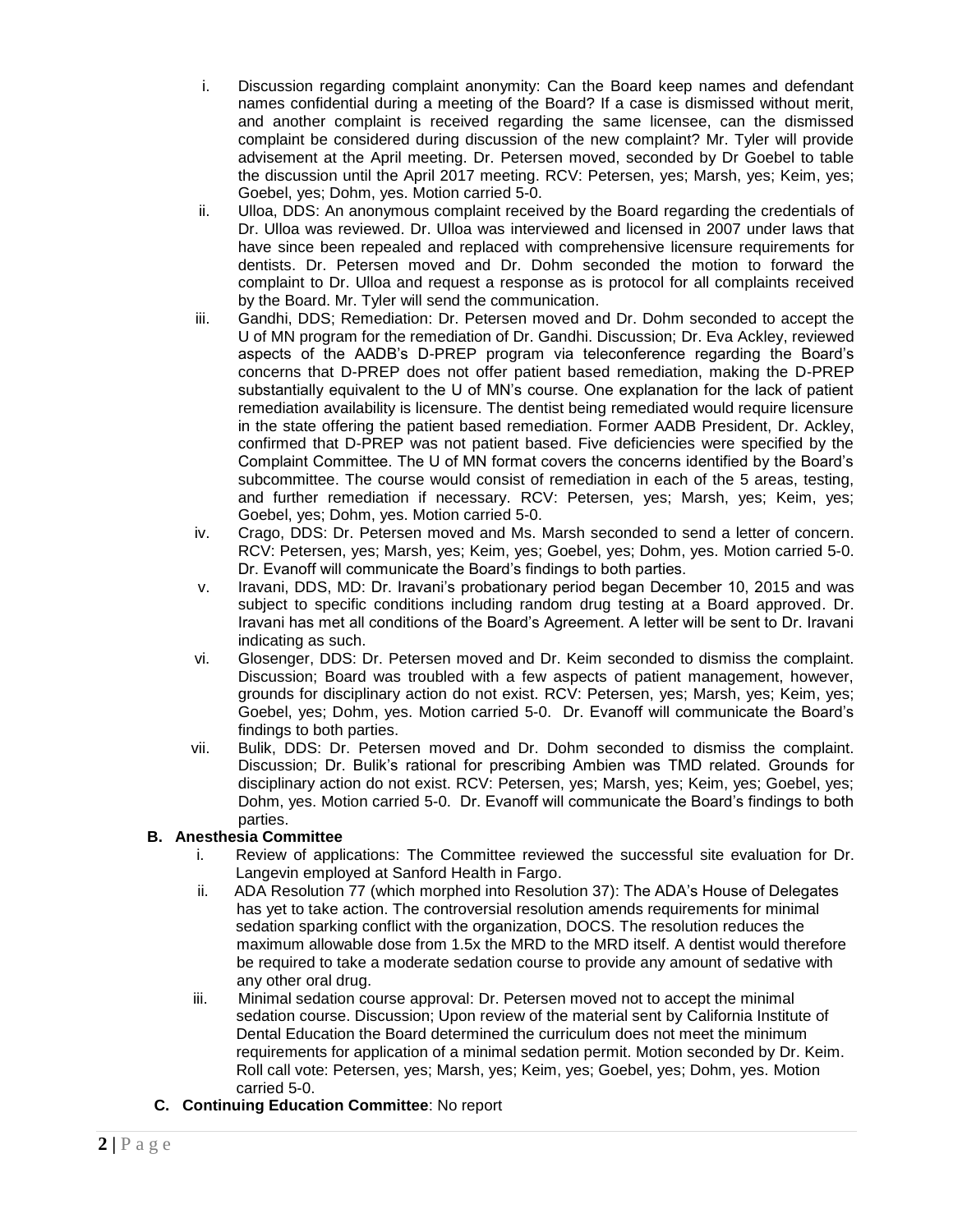- **D. Application Review Committee:** The Board reviewed report documents received by the Board. Dr. Petersen moved to send letters to Dr.'s Fines and May signifying "no action was taken by the board at this time". Ms. Marsh seconded the motion. Discussion; responses from both parties were consistent with and supportive of previous reports submitted to the Board. RCV: Petersen, yes; Marsh, yes; Keim, yes; Goebel, yes; Dohm, yes. Motion carried 5-0. The Executive Director will send notification of the Board's decision. Regarding the report submitted with applicant Lewis, Dr. Petersen moved to grant the license, seconded by Dr. Keim. RCV: Petersen, yes; Marsh, yes; Keim, yes; Goebel, yes; Dohm, yes. Motion carried 5-0.
- **E. Nominating Committee:** The Committee determined that Dr. Goeble, Dr. Keim and Ms. Marsh will eligible to serve as President elect. Ms. Marsh was elected to fill the position. RCV: Petersen, yes; Marsh, yes; Keim, yes; Goebel, yes; Dohm, yes. Motion carried 5-0.
- **F. Legislative Committee:** Telehealth services legislation: a bill to authorize insurance providers to recognize telehealth services for public employees. Chapter 43-28 is listed in the bill should tele dentistry be utilized. The bill hinges on insurance providers and insurance companies.

# **7. Old Business**

- **A. ITR:** Dr. Goebel and Ms. Sommers attended Dr. Paul Glassman's Tele-Dentistry presentation sponsored by the Dept. of Oral Health. Much of the discussion centered on the value of interim therapeutic restorations (ITR) in public health. Dental auxiliary trained to provide the duty are utilized for the procedure. Administrative rule amendments would be required for the amendments therefore Dr. Goebel moved at this time the board has no recommendation on ITR's. Motion seconded by Dr. Dohm. It was recommended that further discussion of any details regarded the expanded function would be more appropriately timed when new rules would again be considered by the Board.
- **B. Policy & Procedure Manual**: P & P Manual updates were reviewed. As per minutes 12/12/2016, "*upon receiving a self-report, the Executive Director shall contact the licensee to obtain police reports and all supporting documentation to expedite the Board's review of such matters*." Dr. Dohm has agreed to serve as the AADB liaison for a two year period ending 1/13/2019.
- **C. Missouri EFDA course**; approval request per Dr. Holman; Motion by Dr. Goebel not to approve the Missouri course, seconded by Ms. Marsh. Discussion; after review of the course and comparison to the U of MN course which was previously approved, the Board determined the Missouri course was inferior to the U of MN Restorative Functions course. The NDDA was interested in the possibility of providing the course to train dental assistants in ND. RCV: Petersen, yes; Marsh, yes; Keim, yes; Goebel, yes; Dohm, yes. Motion carried 5-0.
- **D. Review resume** Ms. O'Grady expressed interest in a position as a deputy examiner. WREB and CRDTS both indicated that their respective organizations were flush with examiners at this time.

## **8. New Business**

- **A**. **Election of Officers:** Dr. Goebel volunteered to assist Dr. Evanoff with complaint committee duties. Dr. Dohm will begin his term as president, 3/16/2017; Ms. Marsh will begin her term as president elect; Tim Mehlhoff will remain secretary-treasurer.
- **B**. **AAO letter:** The AAO requested the Board review SmileDirectClub's business model as interpreted by AAO legal counsel and provide an opinion on the potential for illegal fee splitting. Based on the information provided by the AAO, the general consensus was that the business model which allegedly includes *"the dentist is paid only if the treatment plan is approved. In either case, the patient pays the company, and the company pays the dentist to whom the patient is "referred", even if the referral is just virtual."* appears to represent the practice of fee splitting, a violation of the North Dakota Century Code (NDCC) as well as the Board's adopted code of ethics which is also referenced in the NDDC. Without seeing an actual SmileDirectClub agreement between a dentist and the SmileDirectClub organization and given the information provided by the AAO, the treatment model would not represent an acceptable standard.
- **C**. **EPA:** The EPA has promulgated standards for dental offices discharging mercury present in amalgam. Existing dental offices must comply within three years after the effective date of the rule. Compliance for new dental offices is the date the new rule becomes effective. The State of North Dakota will regulate the federal code. The final rule was signed by the EPA's Administrator December 15, 2016. The official version of the rule may be seen at the following website: [http://fdsys.gpo.gov/fdsys/search/home.action and http://www.regulations.gov.](http://fdsys.gpo.gov/fdsys/search/home.action%20and)
- **9. AADB and CRDTS, WREB, National Meetings**: Dr. Dohm has agreed to serve as the AADB liaison for a two-year period ending 1/13/2019. The AADB meeting is scheduled for April 23-24, 2017 at the ADA headquarters in Chicago.